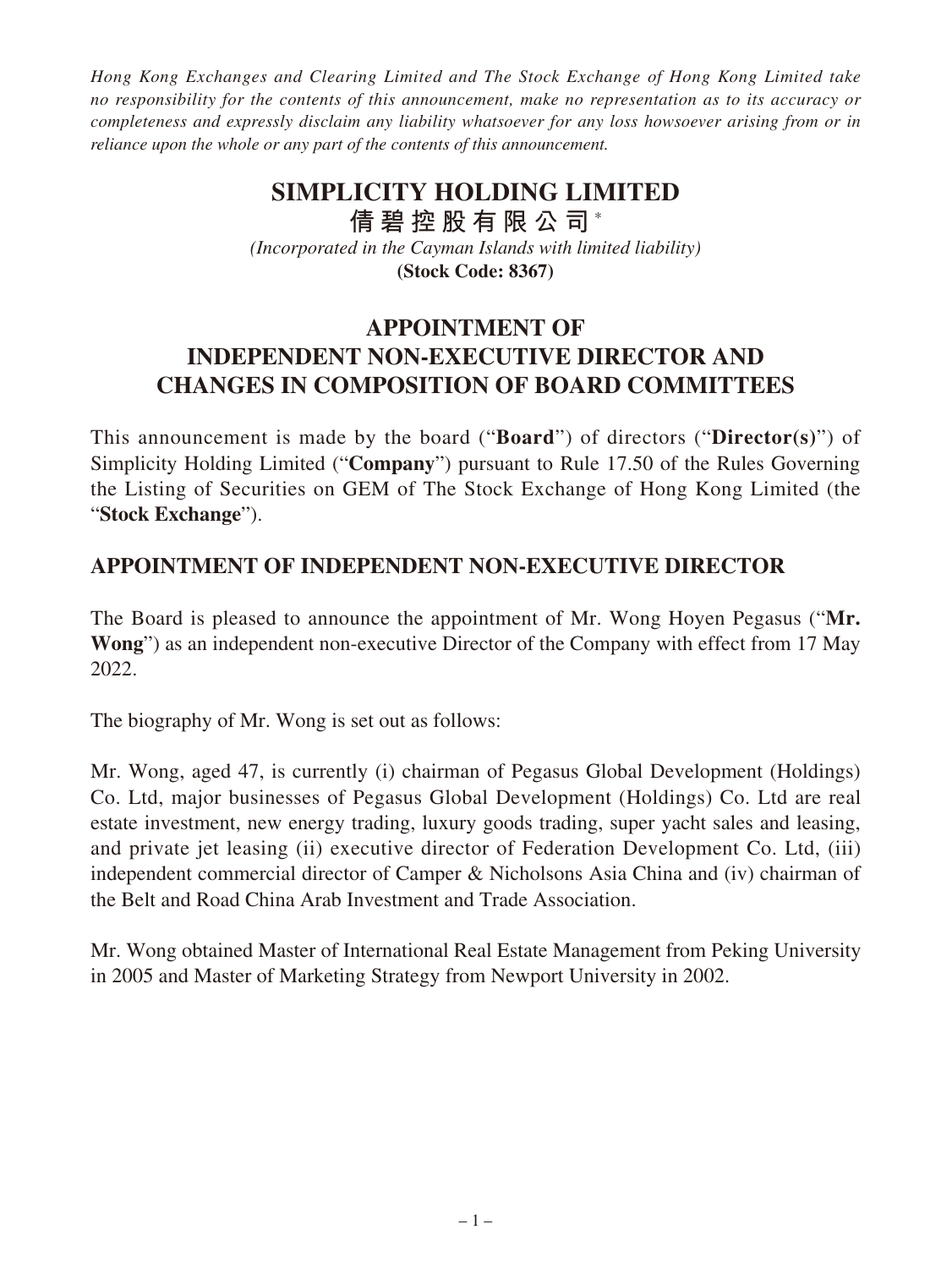A letter of appointment has been entered into between Mr. Wong and the Company for a term of service for one year commencing from 17 May 2022. Pursuant to the articles of association of the Company, Mr. Wong will hold office only until the next general meeting of the Company and shall then be eligible for re-election. Thereafter, he will be subject to retirement by rotation and re-election at the general meetings of the Company according to the articles of association of the Company.

Mr. Wong is entitled to an annual emolument of HK\$120,000 which has been determined by the Board on recommendation of the remuneration committee with reference to his qualifications, experience, duties and responsibilities with the Company, the performance of the Group and the prevailing market conditions.

Mr. Wong has confirmed that he met the independence criteria set out in Rule 5.09 of the GEM Listing Rules.

Save as disclosed above, as at the date of this announcement, Mr. Wong did not hold any directorship in any listed public companies in the past three years and does not have relationship with any Directors, senior management or substantial or controlling shareholders of the Company nor any interests or short positions in any shares, underlying shares or debentures of the Company or any of its associated corporations which is required to be disclosed under Part XV of the Securities and Futures Ordinance, Chapter 571 of the Laws of Hong Kong and there is no information relating to the appointment of Mr. Wong as independent non-executive Director that is required to be disclosed pursuant to Rules 17.50(2) (h) to (v) of the Rules Governing the Listing of Securities on GEM nor any matters that need to be brought to the attention of the Shareholders and the Stock Exchange.

The Board would like to take this opportunity to warmly welcome Mr. Wong to the Board.

## **CHANGE IN COMPOSITION OF BOARD COMMITTEES**

The Board further announces that Mr. Wong will be appointed as a member of each of the Audit Committee, Remuneration Committee and Nomination Committee with effect from 17 May 2022.

> By Order of the Board **Simplicity Holding Limited Wong Suet Hing** *Chairman and Executive Director*

Hong Kong, 17 May 2022